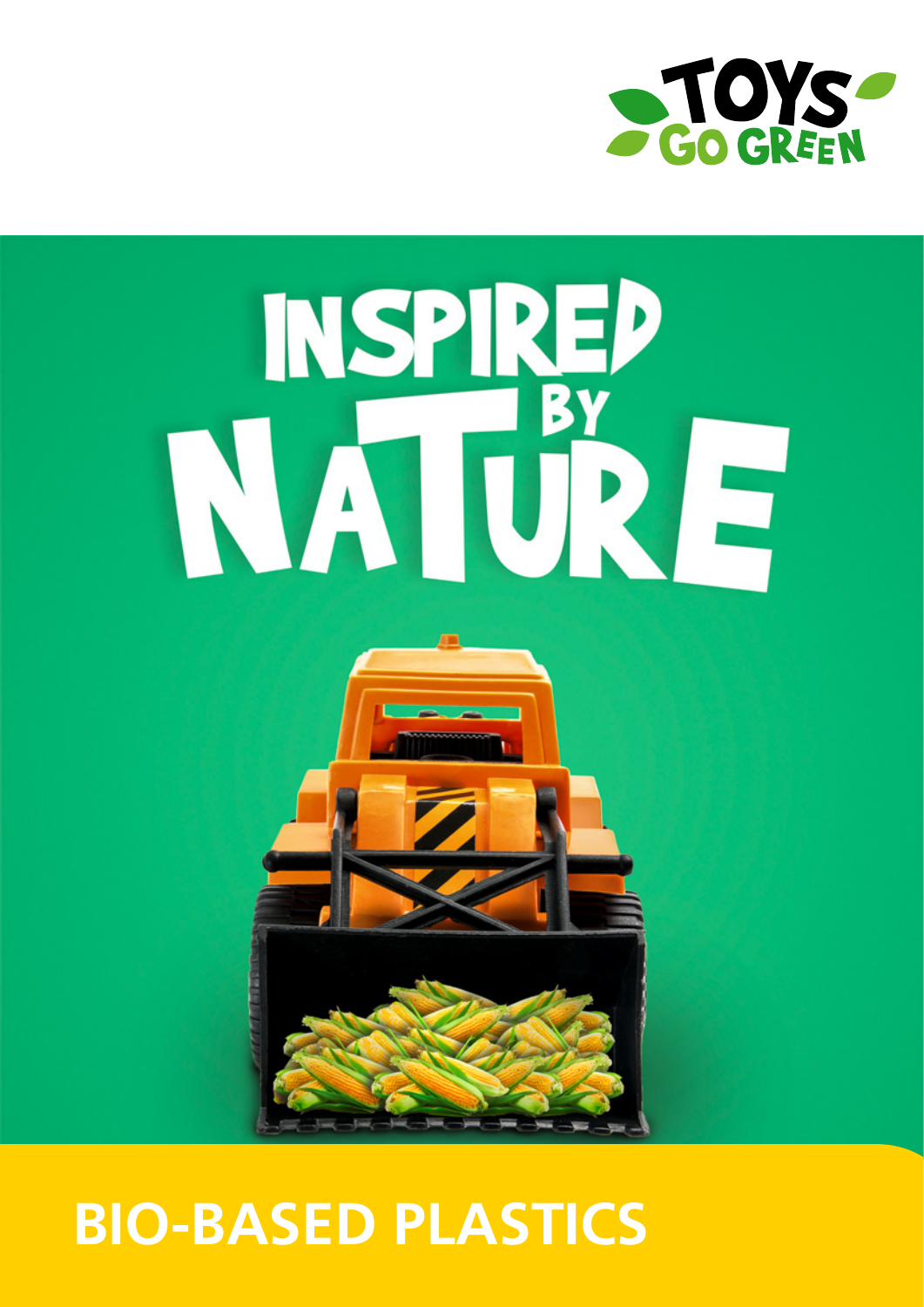

### **Did you know that you can score goals with bio-based plastics?**

### **Resolution on the last page**

### **What are bio-based plastics?**

Plastic is made from fossil resources, such as crude oil. Bio-based plastic (bioplastic), however, is made entirely or to a considerable extent from renewable raw materials. Almost all known plastics could potentially be produced from renewable raw materials.

There is a difference between:

- bio-based, non-biodegradable bioplastics
- bio-based, biodegradable bioplastics

### **Increasing amounts of plastic**

Global plastic production from 1950 to 2019



*Source: PlasticsEurope*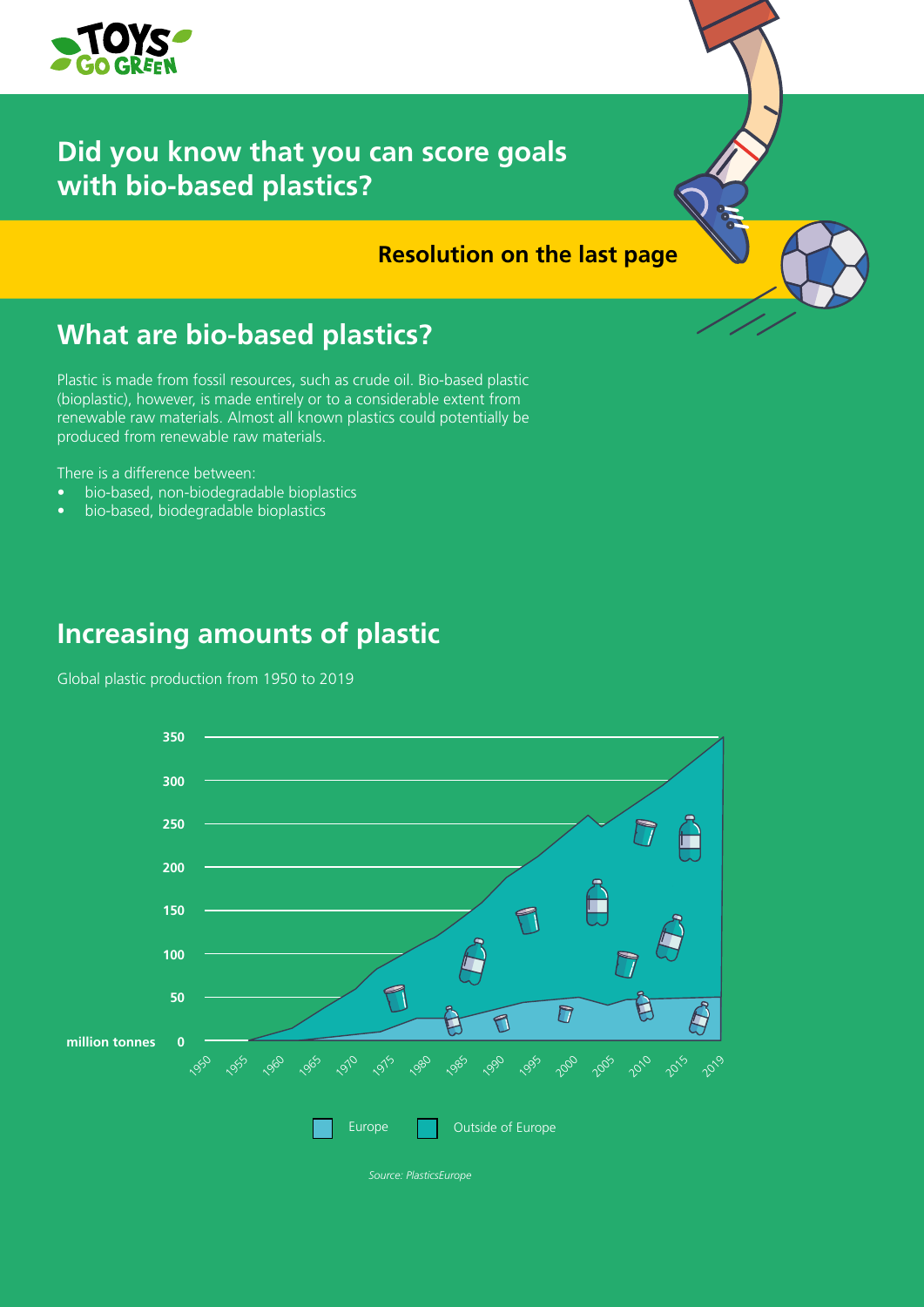

### **What are biodegradable plastics?**

Biodegradation is a natural process by which a material is broken down into its constituent parts, especially carbon dioxide and water. If a plastic is biodegradable, this means it is completely broken down by microorganisms into carbon dioxide, water and biomass without leaving any harmful or toxic residue. The biodegradation process depends greatly on the environmental conditions (e.g. location and temperature), the material itself and the applications.

**Essentially: Plastic – including bioplastic – should never thoughtlessly end up in the environment!**

### **Facts & Figures**



The area of land under cultivation for renewable raw materials for the production of bioplastic is estimated at 0.7 million hectares for 2021 and therefore still only accounts for slightly more than 0.01 percent of the world's 5 billion hectares of agricultural land. Estimate for 2025: 1.1 million hectares  $= 0.02\%$ 



The production capacity for bioplastics is currently still very low compared to total plastic production. Only 1% of the plastic produced globally is bioplastic. By 2026, the share of bioplastics in total global plastic production will exceed the two percent mark for the first time.



the German chemicals industry are biogenic.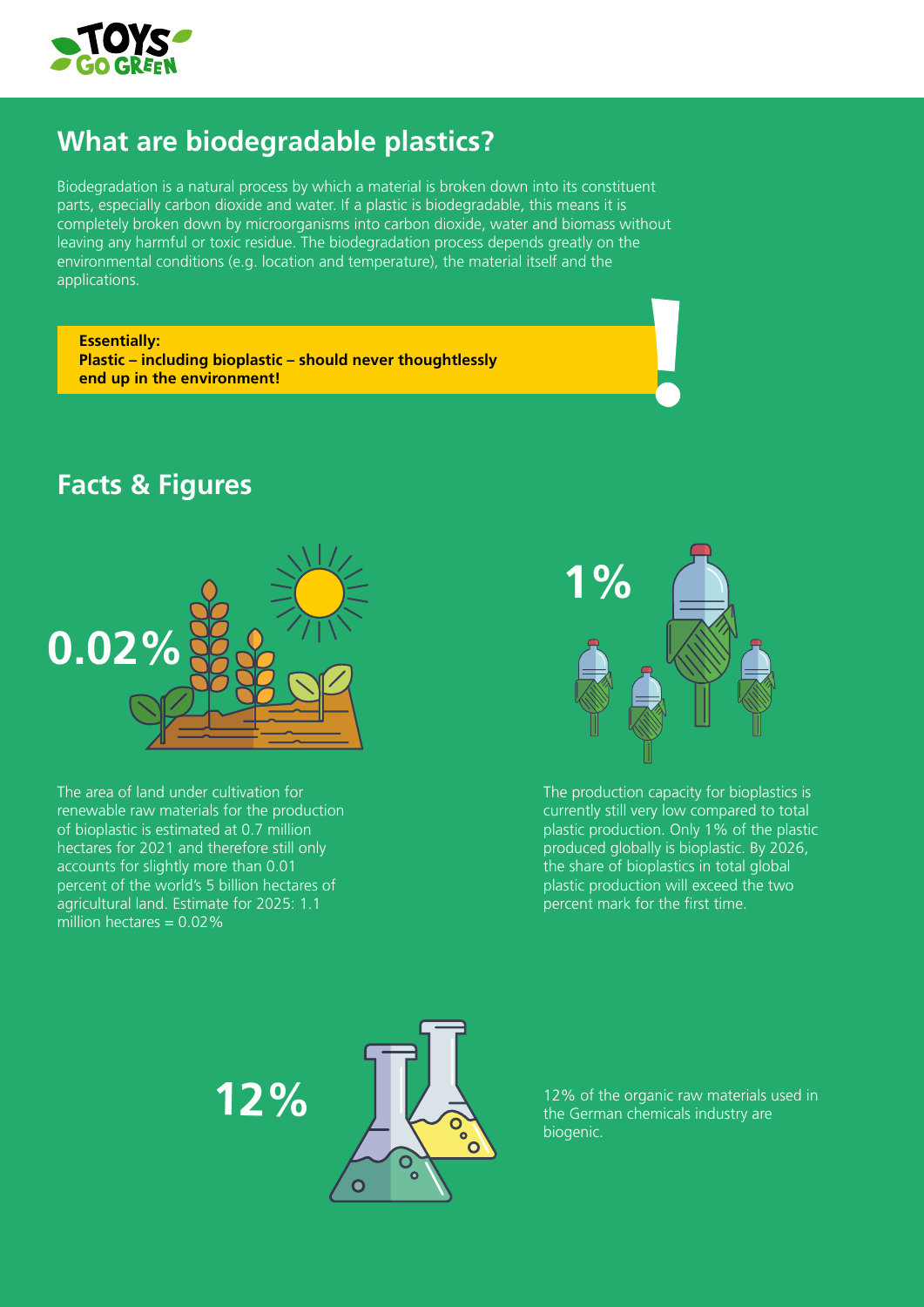

### **More Facts & Figures**



Plastic and wood are the most important raw materials used in toys.



The most important raw material for bio-based plastics is vegetable biomass (e.g. starch, sugar and cellulose from wood). At the moment, there are increasing attempts being made to use also residual and waste materials from agriculture, forestry and industry.

**More about at: Download PDF "Renewable raw materials"**

### **Objective**

- To move away from fossil resources and towards bio-based (= renewable) raw materials.
- When we use renewable raw materials, we conserve fossil resources.
- Products made from renewable raw materials, such as bio-based plastics, are largely climate neutral. When we incinerate them at the end of their life cycle, we do not increase the amount of CO2 in our atmosphere.

## **QUIZ TIME Challenge your knowledge!**

 **www.spielwarenmesse.de/en/quiz-2**